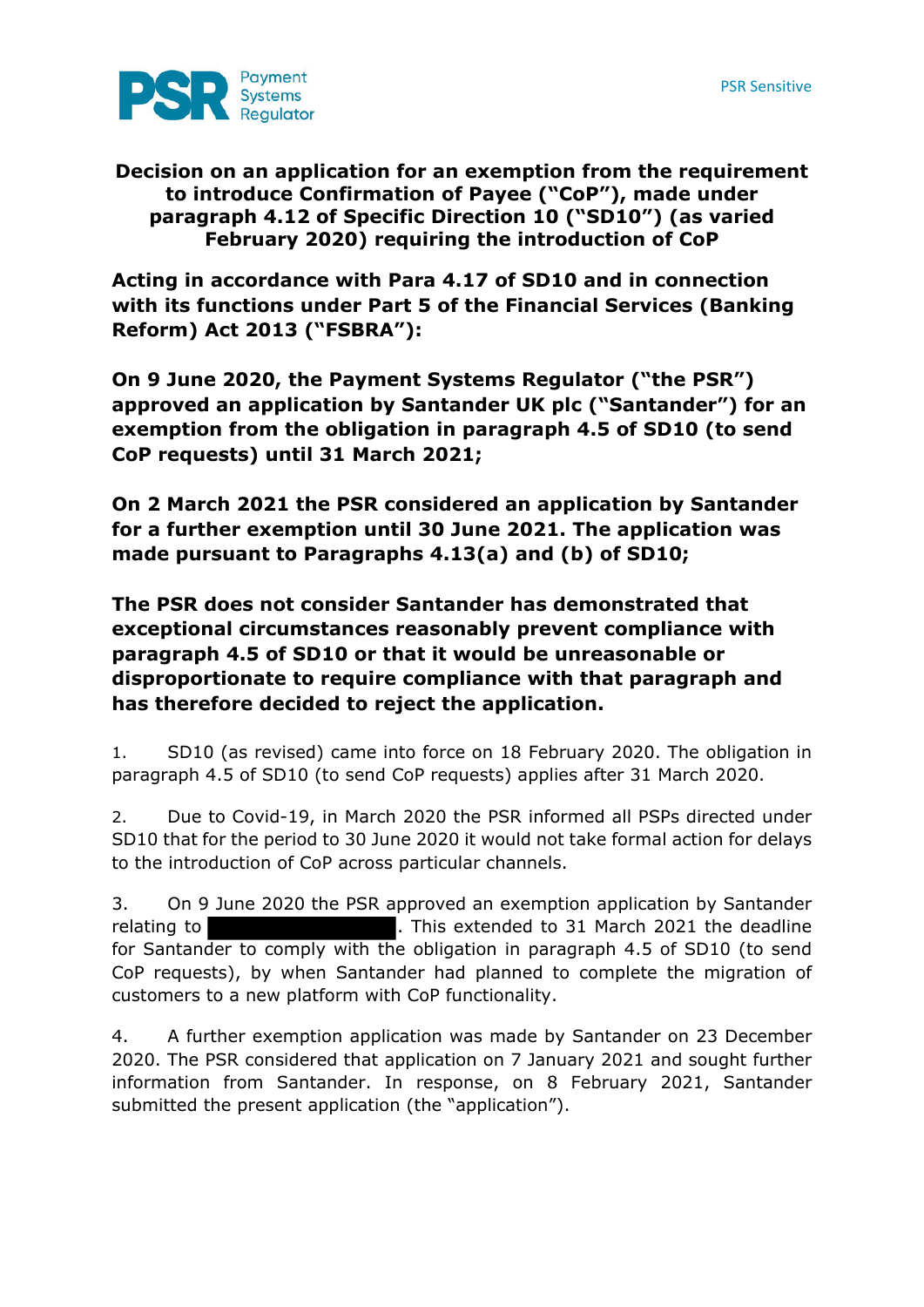

5. The application relates to accounts provided through Santander's . The application was

supplemented with additional information on 15 February.

6. The application was made under paragraph 4.13a of SD10 (exceptional circumstances reasonably prevent compliance) and paragraph 4.13b of SD10 (not reasonable or proportionate to require compliance in accordance with the applicable timeline). The applicant sought an exemption until 30 June 2021 from the obligation in paragraph 4.5 of SD10 to send CoP requests.

7. The applicant stated that, while the core of the new platform will be ready by the existing deadline of 31 March 2021, migration will take longer than expected due to the impact of Covid-19 on the availability of technical resources and other ongoing regulatory

compliance work.

8. The applicant therefore requested a further extension until 30 June 2021 to allow time to build in CoP on

9. Under paragraph 4.13 of SD10, the PSR may approve the application if satisfied that Santander has demonstrated that exceptional circumstances reasonably prevent compliance with the relevant obligation, or that it would not be reasonable or proportionate to require Santander to comply with that obligation in accordance with the applicable deadline (in this case, from the end of the current exemption).

10. In considering whether it is appropriate to grant the application, the PSR must have regard to all the circumstances, including the effect of approving the application on the objective of SD10, namely, a significant reduction in losses due to APP scams and accidentally misdirected payments.

11. The PSR took into account the following matters:

- The applicant does not explain the ongoing specific effect of Covid-19 on Santander's ability to implement SD10  $\,$  ;
- The obligation in paragraph 4.5 of SD10 (to send CoP requests) came into force immediately after 31 March 2020. Santander has therefore had significant time to comply with that obligation;
- The applicant does not explain the specific effect of other regulatory compliance work on Santander's ability to implement SD10 ;
- The importance of maintaining effective incentives to implement SD10 to reduce losses from APP scams and accidentally misdirected payments;